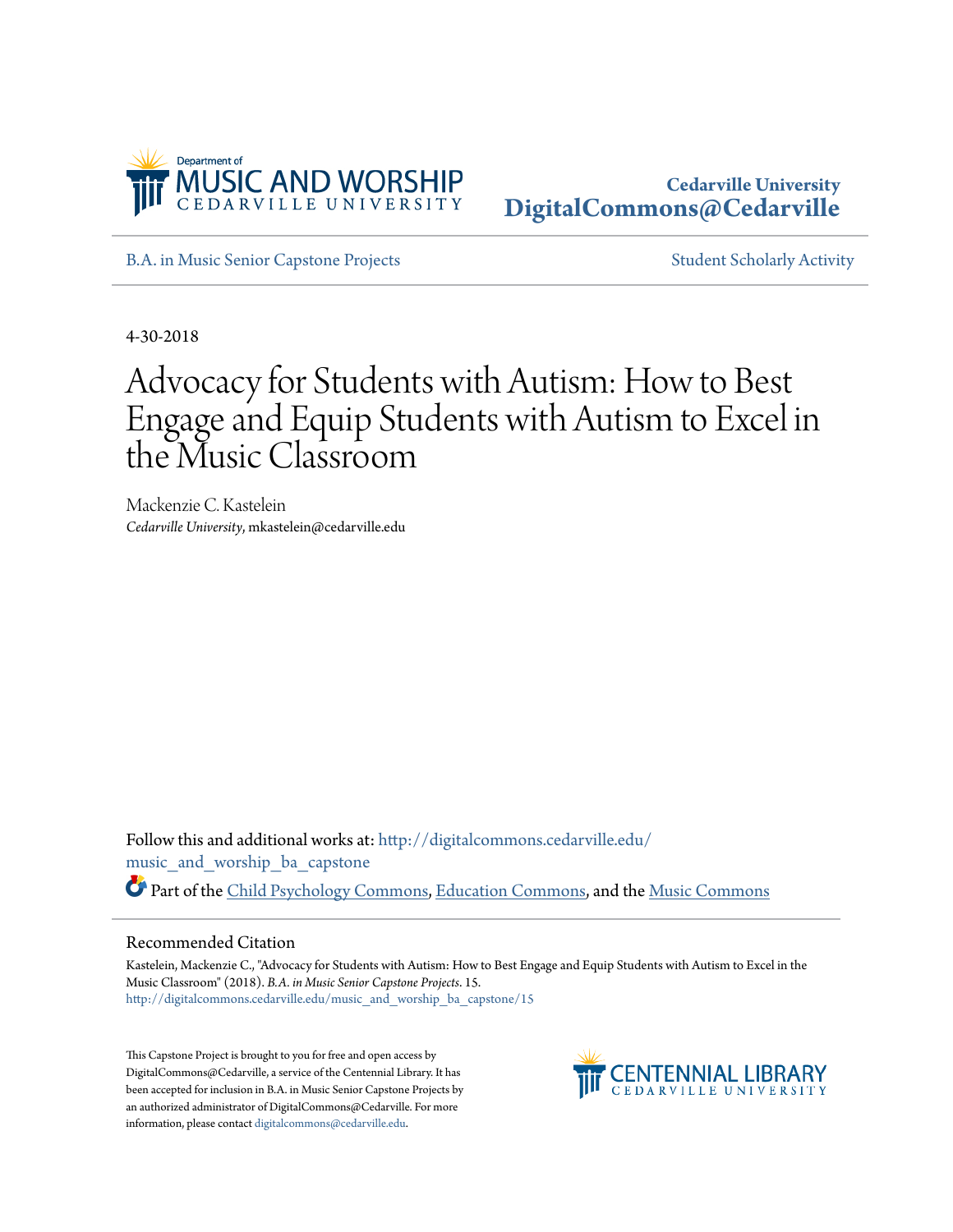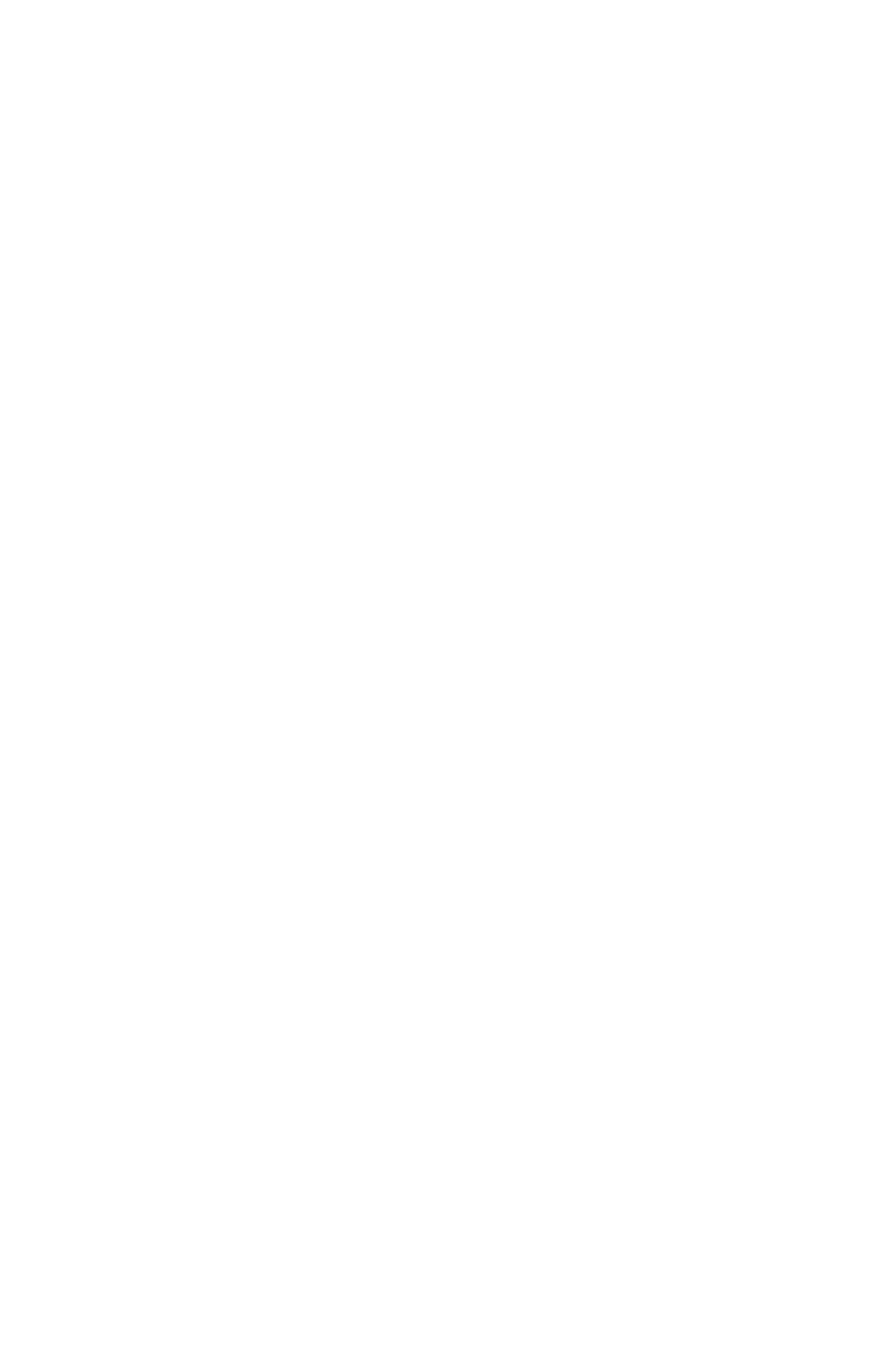## **ABSTRACT**

Within the educational system, students with autism are often misunderstood or overlooked, resulting in an inadequate educational experience. This research was conducted in pursuit of collecting information on students with autism so that current music educators might be better equipped to engage these students effectively within their classroom. Six current music educators were interviewed with a series of nine questions in order to gather a small sample of what is currently occurring in American school systems when it comes to the music education of students with autism. These educators discussed the inclusion of students with Autism Spectrum Disorder (ASD) within their classrooms, addressing areas of strength and weakness for these students. By synthesizing this information with research on how ASD affects the social, behavioral, and cognitive ability of a student, a more cohesive and effective education plan can be developed for these students. Psychosocial research describes the most common effects of ASD as communication disabilities, challenges with imagination, and restrictive behaviors. However, ASD does not affect any two people in the same way, and therefore, educators must take the time to get to know their students' personal strengths and weaknesses before they create an educational plan that will be truly beneficial. Through a proper understanding of current research on people with ASD in conjunction with a realistic view of how music educators are utilizing this information in their classrooms, educators will be able to better equip their students for success within and outside of the music classroom.

> Emily has been advised in this presentation by Sandra Yang and Connie Anderson.

This project is presented in partial fulfillment of the Bachelor of Arts in music degree.

> No flash photography, please. Please turn off all cell phones.